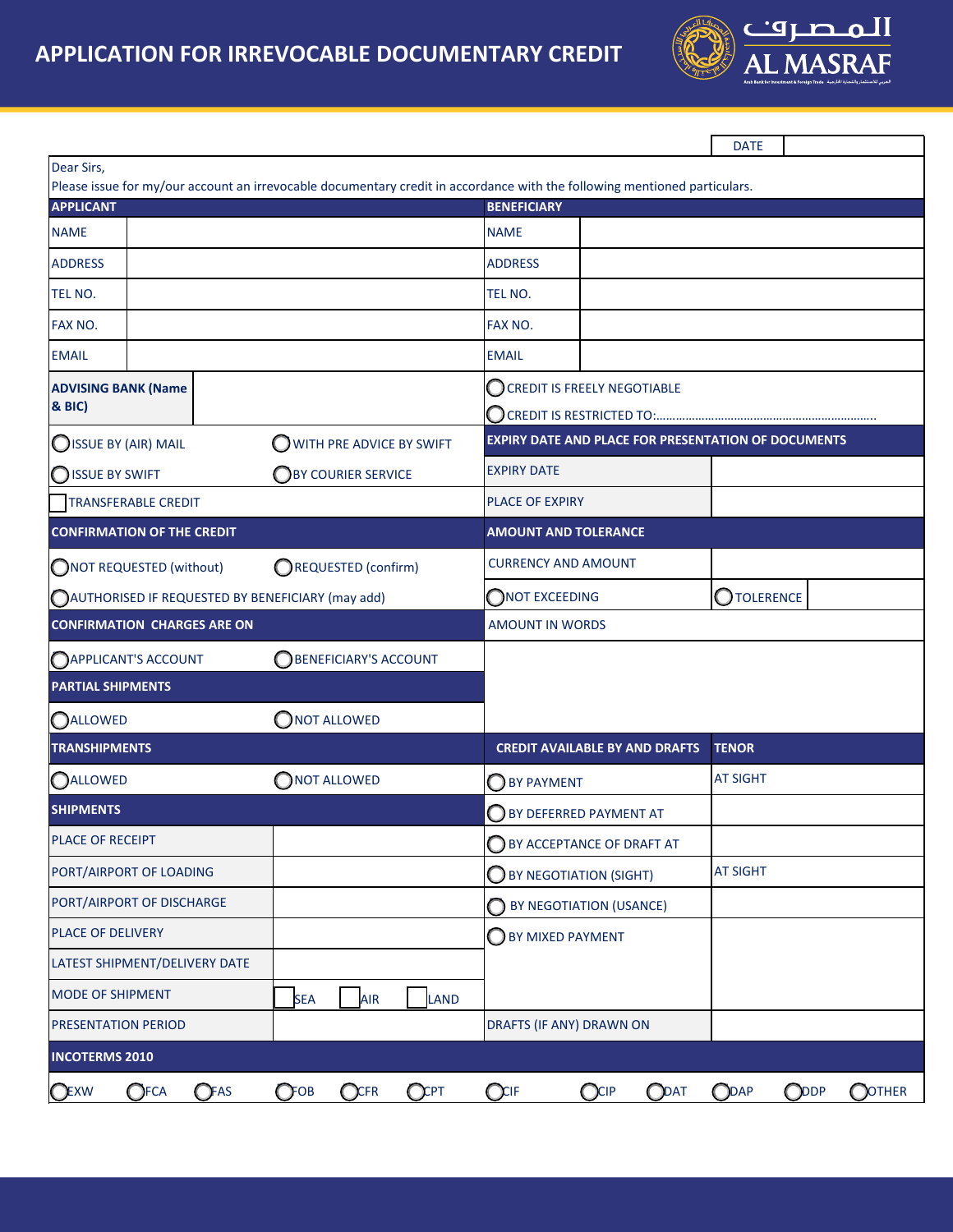

## **DESCRIPTION OF GOODS AND/OR SERVICES**

| <b>DOCUMENTS REQUIRED</b>      |                                                                                                   |               |                                                                                                                                                                                                                                                      |
|--------------------------------|---------------------------------------------------------------------------------------------------|---------------|------------------------------------------------------------------------------------------------------------------------------------------------------------------------------------------------------------------------------------------------------|
|                                | (ALL DOCUMENTS TO BE IN ENGLISH/ARABIC LANGUAGE AT LEAST IN DUPLICATE UNLESS OTHERWISE SPECIFIED) |               |                                                                                                                                                                                                                                                      |
|                                |                                                                                                   |               | COPIES DULY SIGNED BY BENEFICIARY STATING THE FULL NAME AND ADDRESS OF                                                                                                                                                                               |
|                                | THE MANUFACTURER/PRODUCER CERTIFYING THE ORIGIN OF GOODS AND CONTENTS TO BE TRUE AND CORRECT.     |               |                                                                                                                                                                                                                                                      |
|                                |                                                                                                   |               |                                                                                                                                                                                                                                                      |
|                                | ORIGINAL OF WHICH MUST BE LEGALISED BY U.A.E. EMBASSY/CONSULATE IN THE COUNTRY OF BENEFICIARY.    |               |                                                                                                                                                                                                                                                      |
|                                |                                                                                                   |               | FULL SET OF "ON BOARD" MARINE BILL OF LADING ISSUED TO THE ORDER OF ARAB BANK FOR INVESTMENT AND FOREIGN TRADE MARKED FREIGHT                                                                                                                        |
|                                |                                                                                                   |               | AND NOTIFY 'APPLICANT'. THE BILL OF LADING MUST CONTAIN NAME, ADDRESS AND TELEPHONE NUMBER OF CARRYING VESSEL'S                                                                                                                                      |
| AGENT AT PORT OF DESTINATION.  |                                                                                                   |               |                                                                                                                                                                                                                                                      |
|                                |                                                                                                   |               |                                                                                                                                                                                                                                                      |
|                                |                                                                                                   |               | TRUCK WAYBILL EVIDENCING GOODS CONSIGNED TO ARAB BANK FOR INVESTMENT AND FOREIGN TRADE MARKED FREIGHT<br><b>AND</b>                                                                                                                                  |
| NOTIFY 'APPLICANT'.            |                                                                                                   |               |                                                                                                                                                                                                                                                      |
|                                |                                                                                                   |               |                                                                                                                                                                                                                                                      |
|                                |                                                                                                   |               | CONSIGNOR'S/SHIPPER'S AIR WAYBILL (ORIGINAL NO. 3) EVIDENCING GOODS CONSIGNED TO ARAB BANK FOR INVESTMENT AND FOREIGN TRADE                                                                                                                          |
|                                | MARKED FREIGHT NOTIFY 'APPLICANT'.                                                                |               |                                                                                                                                                                                                                                                      |
|                                |                                                                                                   |               |                                                                                                                                                                                                                                                      |
|                                |                                                                                                   |               | <b>FORWARDER'S CERTIFICATE OF RECEIPT (FCR)</b> ISSUED BY THE SHIPPING AGENTS M/S                                                                                                                                                                    |
|                                |                                                                                                   |               | CONFIRMING RECEIPT OF GOODS DESCRIBED IN THIS DOCUMENTARY CREDIT FOR ONWARD DELIVERY TO                                                                                                                                                              |
|                                |                                                                                                   |               |                                                                                                                                                                                                                                                      |
|                                |                                                                                                   |               | DELIVERY NOTE IN CRIGINAL AND COPIES EVIDENCING EXACT DATE OF DELIVERY OF GOODS AT APPLICANT'S WAREHOUSE IN                                                                                                                                          |
|                                |                                                                                                   |               | DULY COUNTERSIGNED AND STAMPED BY APPLICANT'S AUTHORISED SIGNATORY(IES)                                                                                                                                                                              |
|                                |                                                                                                   |               | CONFIRMING RECEIPT OF GOODS IN GOOD ORDER AND CONDITION.                                                                                                                                                                                             |
|                                |                                                                                                   |               |                                                                                                                                                                                                                                                      |
|                                |                                                                                                   |               | FULL SET OF (MARINE/AIR/LAND) INSURANCE POLICY OR CERTIFICATE, ISSUED TO THE ORDER OF ARAB BANK FOR INVESTMENT AND FOREIGN                                                                                                                           |
|                                |                                                                                                   |               | TRADE IN THE CURRENCY OF THIS CREDIT FOR AT LEAST 110% OF CIF INVOICE VALUE, IRRESPECTIVE OF PERCENTAGE AND COVERING RISKS AS PER                                                                                                                    |
|                                |                                                                                                   |               | INSTITUTE OF CARGO CLAUSE (A), WAR, STRIKE, RIOTS AND CIVIL COMMOTION FROM WAREHOUSE TO WAREHOUSE AND EXPRESSLY STATING THE NAME                                                                                                                     |
|                                | AND ADDRESS OF THE CLAIM SETTLING AGENT IN UAE AND THAT CLAIMS IF ANY ARE PAYABLE IN U.A.E.       |               |                                                                                                                                                                                                                                                      |
|                                |                                                                                                   |               |                                                                                                                                                                                                                                                      |
|                                | (SPECIFY OTHER REQUIREMENTS)                                                                      |               |                                                                                                                                                                                                                                                      |
|                                |                                                                                                   |               |                                                                                                                                                                                                                                                      |
|                                |                                                                                                   |               | COPIES ISSUED/CERTIFIED BY CHAMBER OF COMMERCE OR CHINA COUNCIL FOR THE                                                                                                                                                                              |
|                                | PROMOTION OF INTERNATIONAL TRADE OR MINISTRY OF INDUSTRY AND TRADE IN THE EXPORTING COUNTRY.      |               |                                                                                                                                                                                                                                                      |
|                                |                                                                                                   |               | ORIGINAL OF WHICH MUST BE LEGALISED BY UAE EMBASSY/CONSULATE IN THE COUNTRY OF BENEFICIARY/EXPORTING COUNTRY CERTIFYING THAT THE                                                                                                                     |
| <b>GOODS ARE OF</b>            |                                                                                                   |               |                                                                                                                                                                                                                                                      |
|                                | OF THE GOODS AND ALSO NAME OF THE EXPORTER AND NAME OF THE EXPORTING COUNTRY.                     |               |                                                                                                                                                                                                                                                      |
|                                |                                                                                                   |               |                                                                                                                                                                                                                                                      |
|                                |                                                                                                   |               | INSURANCE COVERED LOCALLY BY APPLICANT UNDER COVER NOTE/POLICY NO                                                                                                                                                                                    |
| WITH _________________________ | <b>TEL NO</b>                                                                                     |               | SHIPMENT ADVICE                                                                                                                                                                                                                                      |
|                                |                                                                                                   |               | <u> 2000 - Jan James James James James James James James James James James James James James James James James J</u><br>QUOTING THE NAME OF THE CARRYING VESSEL/AIRCRAFT/TRUCK NUMBER, DATE OF SHIPMENT/DESPATCH, NUMBER OF PACKAGES, MARKS, AMOUNT, |
|                                |                                                                                                   |               | DC NUMBER, COVER NOTE / POLICY NUMBER MUST BE SENT TO ABOVE INSURANCE COMPANY AND APPLICANT EITHER BY FAX/REGISTERED                                                                                                                                 |
|                                |                                                                                                   |               | AIRMAIL/COURIER SERVICE/EMAIL WITHIN_________ DAYS OF SHIPMENT . COPY(IES) OF TRANSMITTED SHIPMENT ADVICE(S) ACCOMPANIED BY FAX                                                                                                                      |
|                                |                                                                                                   |               | ACTIVITY REPORT(S)/REGISTERED AIRMAIL RECEIPT(S)/COURIER RECEIPT(S)/COPY OF EMAIL MUST ACCOMPANY THE DOCUMENTS.                                                                                                                                      |
|                                |                                                                                                   |               |                                                                                                                                                                                                                                                      |
| <b>PACKING LIST</b>            | <b>ORIGINALS AND</b>                                                                              | <b>COPIES</b> |                                                                                                                                                                                                                                                      |
| <b>WEIGHT LIST</b>             | <b>ORIGINALS AND</b>                                                                              | <b>COPIES</b> |                                                                                                                                                                                                                                                      |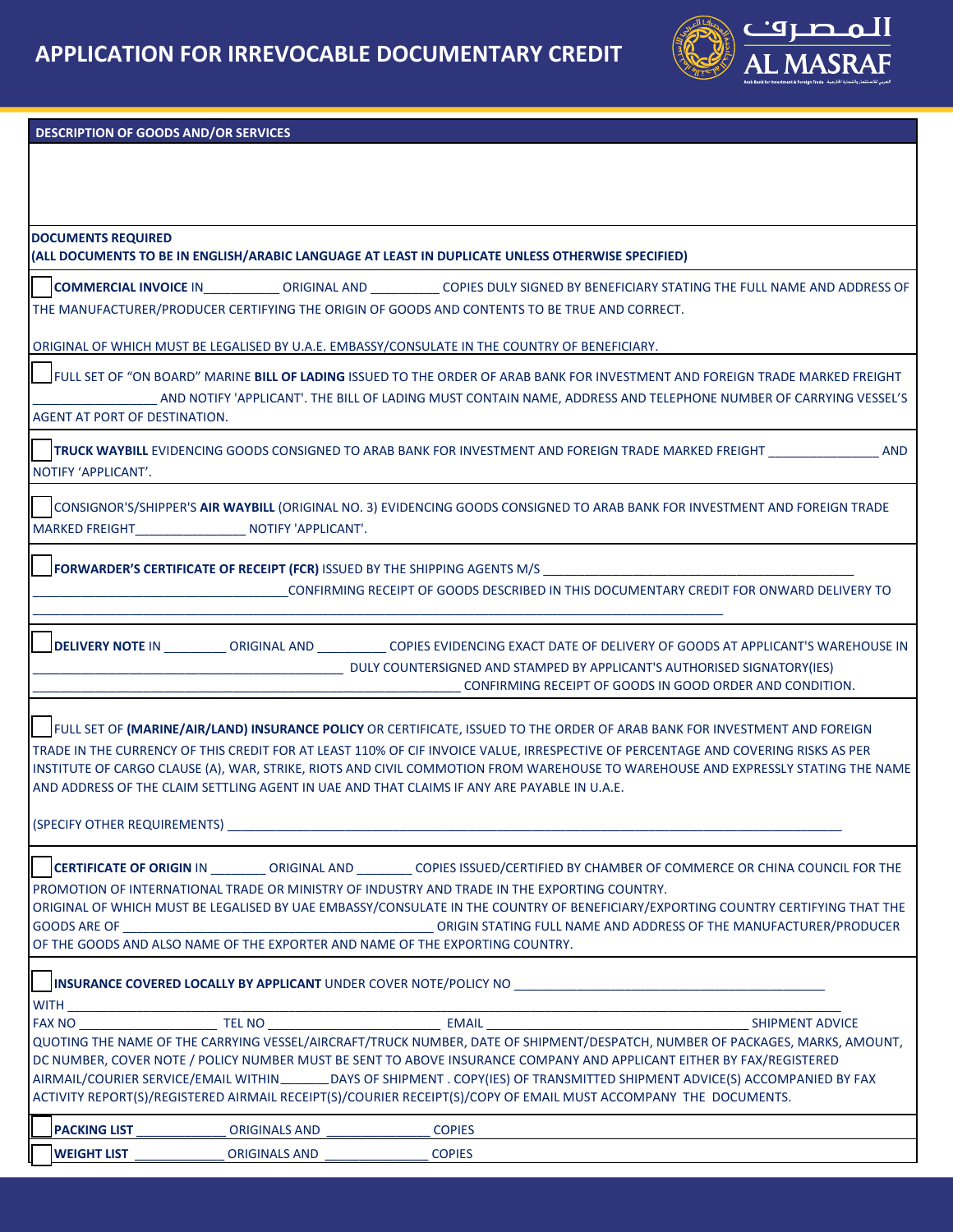

| SHIPPING MARKS: (MUST BE INDICATED ON AWB/BL/TRUCK WAY<br><b>BILL AND PACKING LIST)</b><br><b>SPECIAL INSTRUCTIONS (IF ANY):</b><br><b>APPLICANT'S ACCOUNT</b><br><b>REQUIRED</b><br><b>LEGALISATION CHGS ON</b><br><b>LEGALISATION</b><br><b>BENEFICIARY'S ACCOUNT</b><br><b>NOT REQUIRED</b><br><b>CHARGES:</b><br>ALL CHARGES ARE ON APPLICANT'S ACCOUNT<br>ALL CHARGES ARE ON BENEFICIARY'S ACCOUNT<br>ISSUING BANK CHARGES ARE ON APPLICANT'S ACCOUNT AND ALL OTHER CHARGES ARE ON BENEFICIARY'S ACCOUNT<br>$\bigcirc$ OTHERS (IF ANY):<br>1. In consideration of opening this Credit on the terms and conditions/ description overleaf, I/we hereby undertake to repay you/your representatives, successors and assignees all amounts paid by you or your<br>agents in pursuance of this Documentary Credit together with interest commission and customary charges. I/We hereby authorize the bank to debit accounts belonging to me/us with all amounts has paid or for<br>which the bank is liable under this Credit. In doing this, you may at any time and without notice to me/us, combine and/or consolidate all or any of my/our accounts and set off or transfer any sum/s outstanding to<br>the credit of any one or more of such accounts in or toward satisfaction of any of my/our liabilities to you including the one related to this credit whether the same be actual or contingent primary or collateral,<br>several or joint.<br>2. All goods, bill of lading, warrants, delivery orders, documents of title and securities whatsoever which have been or shall be hereafter delivered into your possession or into possession of your agents as result of |  |  |  |  |  |
|-------------------------------------------------------------------------------------------------------------------------------------------------------------------------------------------------------------------------------------------------------------------------------------------------------------------------------------------------------------------------------------------------------------------------------------------------------------------------------------------------------------------------------------------------------------------------------------------------------------------------------------------------------------------------------------------------------------------------------------------------------------------------------------------------------------------------------------------------------------------------------------------------------------------------------------------------------------------------------------------------------------------------------------------------------------------------------------------------------------------------------------------------------------------------------------------------------------------------------------------------------------------------------------------------------------------------------------------------------------------------------------------------------------------------------------------------------------------------------------------------------------------------------------------------------------------------------------------------------------------------------------------------------------------------------------|--|--|--|--|--|
|                                                                                                                                                                                                                                                                                                                                                                                                                                                                                                                                                                                                                                                                                                                                                                                                                                                                                                                                                                                                                                                                                                                                                                                                                                                                                                                                                                                                                                                                                                                                                                                                                                                                                     |  |  |  |  |  |
|                                                                                                                                                                                                                                                                                                                                                                                                                                                                                                                                                                                                                                                                                                                                                                                                                                                                                                                                                                                                                                                                                                                                                                                                                                                                                                                                                                                                                                                                                                                                                                                                                                                                                     |  |  |  |  |  |
|                                                                                                                                                                                                                                                                                                                                                                                                                                                                                                                                                                                                                                                                                                                                                                                                                                                                                                                                                                                                                                                                                                                                                                                                                                                                                                                                                                                                                                                                                                                                                                                                                                                                                     |  |  |  |  |  |
|                                                                                                                                                                                                                                                                                                                                                                                                                                                                                                                                                                                                                                                                                                                                                                                                                                                                                                                                                                                                                                                                                                                                                                                                                                                                                                                                                                                                                                                                                                                                                                                                                                                                                     |  |  |  |  |  |
|                                                                                                                                                                                                                                                                                                                                                                                                                                                                                                                                                                                                                                                                                                                                                                                                                                                                                                                                                                                                                                                                                                                                                                                                                                                                                                                                                                                                                                                                                                                                                                                                                                                                                     |  |  |  |  |  |
|                                                                                                                                                                                                                                                                                                                                                                                                                                                                                                                                                                                                                                                                                                                                                                                                                                                                                                                                                                                                                                                                                                                                                                                                                                                                                                                                                                                                                                                                                                                                                                                                                                                                                     |  |  |  |  |  |
|                                                                                                                                                                                                                                                                                                                                                                                                                                                                                                                                                                                                                                                                                                                                                                                                                                                                                                                                                                                                                                                                                                                                                                                                                                                                                                                                                                                                                                                                                                                                                                                                                                                                                     |  |  |  |  |  |
|                                                                                                                                                                                                                                                                                                                                                                                                                                                                                                                                                                                                                                                                                                                                                                                                                                                                                                                                                                                                                                                                                                                                                                                                                                                                                                                                                                                                                                                                                                                                                                                                                                                                                     |  |  |  |  |  |
|                                                                                                                                                                                                                                                                                                                                                                                                                                                                                                                                                                                                                                                                                                                                                                                                                                                                                                                                                                                                                                                                                                                                                                                                                                                                                                                                                                                                                                                                                                                                                                                                                                                                                     |  |  |  |  |  |
|                                                                                                                                                                                                                                                                                                                                                                                                                                                                                                                                                                                                                                                                                                                                                                                                                                                                                                                                                                                                                                                                                                                                                                                                                                                                                                                                                                                                                                                                                                                                                                                                                                                                                     |  |  |  |  |  |
|                                                                                                                                                                                                                                                                                                                                                                                                                                                                                                                                                                                                                                                                                                                                                                                                                                                                                                                                                                                                                                                                                                                                                                                                                                                                                                                                                                                                                                                                                                                                                                                                                                                                                     |  |  |  |  |  |
|                                                                                                                                                                                                                                                                                                                                                                                                                                                                                                                                                                                                                                                                                                                                                                                                                                                                                                                                                                                                                                                                                                                                                                                                                                                                                                                                                                                                                                                                                                                                                                                                                                                                                     |  |  |  |  |  |
|                                                                                                                                                                                                                                                                                                                                                                                                                                                                                                                                                                                                                                                                                                                                                                                                                                                                                                                                                                                                                                                                                                                                                                                                                                                                                                                                                                                                                                                                                                                                                                                                                                                                                     |  |  |  |  |  |
|                                                                                                                                                                                                                                                                                                                                                                                                                                                                                                                                                                                                                                                                                                                                                                                                                                                                                                                                                                                                                                                                                                                                                                                                                                                                                                                                                                                                                                                                                                                                                                                                                                                                                     |  |  |  |  |  |
|                                                                                                                                                                                                                                                                                                                                                                                                                                                                                                                                                                                                                                                                                                                                                                                                                                                                                                                                                                                                                                                                                                                                                                                                                                                                                                                                                                                                                                                                                                                                                                                                                                                                                     |  |  |  |  |  |
|                                                                                                                                                                                                                                                                                                                                                                                                                                                                                                                                                                                                                                                                                                                                                                                                                                                                                                                                                                                                                                                                                                                                                                                                                                                                                                                                                                                                                                                                                                                                                                                                                                                                                     |  |  |  |  |  |
|                                                                                                                                                                                                                                                                                                                                                                                                                                                                                                                                                                                                                                                                                                                                                                                                                                                                                                                                                                                                                                                                                                                                                                                                                                                                                                                                                                                                                                                                                                                                                                                                                                                                                     |  |  |  |  |  |
|                                                                                                                                                                                                                                                                                                                                                                                                                                                                                                                                                                                                                                                                                                                                                                                                                                                                                                                                                                                                                                                                                                                                                                                                                                                                                                                                                                                                                                                                                                                                                                                                                                                                                     |  |  |  |  |  |
|                                                                                                                                                                                                                                                                                                                                                                                                                                                                                                                                                                                                                                                                                                                                                                                                                                                                                                                                                                                                                                                                                                                                                                                                                                                                                                                                                                                                                                                                                                                                                                                                                                                                                     |  |  |  |  |  |
|                                                                                                                                                                                                                                                                                                                                                                                                                                                                                                                                                                                                                                                                                                                                                                                                                                                                                                                                                                                                                                                                                                                                                                                                                                                                                                                                                                                                                                                                                                                                                                                                                                                                                     |  |  |  |  |  |
|                                                                                                                                                                                                                                                                                                                                                                                                                                                                                                                                                                                                                                                                                                                                                                                                                                                                                                                                                                                                                                                                                                                                                                                                                                                                                                                                                                                                                                                                                                                                                                                                                                                                                     |  |  |  |  |  |
| opening or in connection with my/our transaction under this credit, shall be pledged to you as a security for all payments made or which may be made by you or by your agents under this credit together with<br>interest, commissions and other customary charges. I/We also undertake to deposit with you, from time to time further collateral security as and when you may require in the event of depreciation of market<br>value of goods or of any other security under this credit, provided nevertheless you shall be at liberty at your discretion at any time without notice to me/us to sell or cause to be sold any merchandise under this<br>credit and/ or the aforesaid securities in such manner and at such time and places as you shall think appropriate either by public auction or by private sale at your option and to apply net proceeds towards<br>reimbursement of payments under this credit and I/We also agree to pay to you, on demand the amount of any deficiency in this regard accepting your account as conclusive evidence of the amount due by me/us<br>to you.                                                                                                                                                                                                                                                                                                                                                                                                                                                                                                                                                                               |  |  |  |  |  |
| 3. It is agreed that my/our liability hereunder is not affected in any manner whatsoever by and you are not be responsible for any loss or damage which may happen to any such merchandise during its transit<br>and/or after its arrival, and/or the non-insurance or improper or inadequate insurance thereof and/or any deficiency in the quality, quantity, weight or value thereof and/or stoppage or detention thereof by the<br>shipper or any other person whosoever.<br>4. I/We undertake to keep the bank covered against fire and other risks after the expiry of the insurance under this credit and in case of loss, the amount due under all captioned policies shall be paid over to you                                                                                                                                                                                                                                                                                                                                                                                                                                                                                                                                                                                                                                                                                                                                                                                                                                                                                                                                                                             |  |  |  |  |  |
| and you are hereby authorized to collect the amount due under insurance from us/ from insurance co.                                                                                                                                                                                                                                                                                                                                                                                                                                                                                                                                                                                                                                                                                                                                                                                                                                                                                                                                                                                                                                                                                                                                                                                                                                                                                                                                                                                                                                                                                                                                                                                 |  |  |  |  |  |
| 5. It is clearly understood and agreed by me/us that neither you nor your agents shall be in any way responsible for the description, quality, value or delivery of any such goods nor the correctness, genuineness,<br>regularity, or validity of any draft or documents under this credit nor the general or particular conditions stipulated in any documents nor the delay or deviation from instructions in regard to shipments.                                                                                                                                                                                                                                                                                                                                                                                                                                                                                                                                                                                                                                                                                                                                                                                                                                                                                                                                                                                                                                                                                                                                                                                                                                               |  |  |  |  |  |
| 6. I/We hereby unconditionally and irrevocably undertake to pay you on or before the maturity of the drafts drawn under this credit and presented to me/us for payment together with commission, interest,                                                                                                                                                                                                                                                                                                                                                                                                                                                                                                                                                                                                                                                                                                                                                                                                                                                                                                                                                                                                                                                                                                                                                                                                                                                                                                                                                                                                                                                                          |  |  |  |  |  |
| charges etc.<br>7. I/We further declare that this Agreement shall not be affected by death or any of our deaths but shall remain in full force and effect and shall continue to be binding notwithstanding any charges which may from<br>time to time take place by death or otherwise however in the partners or constitution of my/our company and that this Agreement does not supersede but is in addition to any Letter of Hypothecation and/or<br>other Documents already signed or which may hereafter be signed by me/us in your favour.                                                                                                                                                                                                                                                                                                                                                                                                                                                                                                                                                                                                                                                                                                                                                                                                                                                                                                                                                                                                                                                                                                                                    |  |  |  |  |  |
| 8. You are authorized to make any addition (prior to the issuance of this Documentary Credit) to the documents specified under this Documentary Credit which you may consider necessary to ensure compliance<br>with institutional and constitutional regulations.                                                                                                                                                                                                                                                                                                                                                                                                                                                                                                                                                                                                                                                                                                                                                                                                                                                                                                                                                                                                                                                                                                                                                                                                                                                                                                                                                                                                                  |  |  |  |  |  |
| 9. It is understood and agreed that all instructions and correspondence relating to this credit are to be sent at my/our risk and that you do not assume any responsibility for any inaccuracy, interruption in                                                                                                                                                                                                                                                                                                                                                                                                                                                                                                                                                                                                                                                                                                                                                                                                                                                                                                                                                                                                                                                                                                                                                                                                                                                                                                                                                                                                                                                                     |  |  |  |  |  |
| transmission by SWIFT or delivery by post/courier.<br>10. I/We hereby confirm that the terms and conditions descriptions mentioned overleaf for the opening of Credit, are irrevocable and unless otherwise expressly stated the Documentary Credit is subject to the                                                                                                                                                                                                                                                                                                                                                                                                                                                                                                                                                                                                                                                                                                                                                                                                                                                                                                                                                                                                                                                                                                                                                                                                                                                                                                                                                                                                               |  |  |  |  |  |
| Uniform custom and practice for Documentary Credits (2007 Revision) ICC Publication No. 600 with all its addition and amendments or alterations to be published from time to time. Since the said Customs and<br>practice make it mandatory for us to give our decision without delay concerning documents, we therefore undertake to approach your Bank in order to examine documents immediately upon your verbal or                                                                                                                                                                                                                                                                                                                                                                                                                                                                                                                                                                                                                                                                                                                                                                                                                                                                                                                                                                                                                                                                                                                                                                                                                                                              |  |  |  |  |  |
|                                                                                                                                                                                                                                                                                                                                                                                                                                                                                                                                                                                                                                                                                                                                                                                                                                                                                                                                                                                                                                                                                                                                                                                                                                                                                                                                                                                                                                                                                                                                                                                                                                                                                     |  |  |  |  |  |